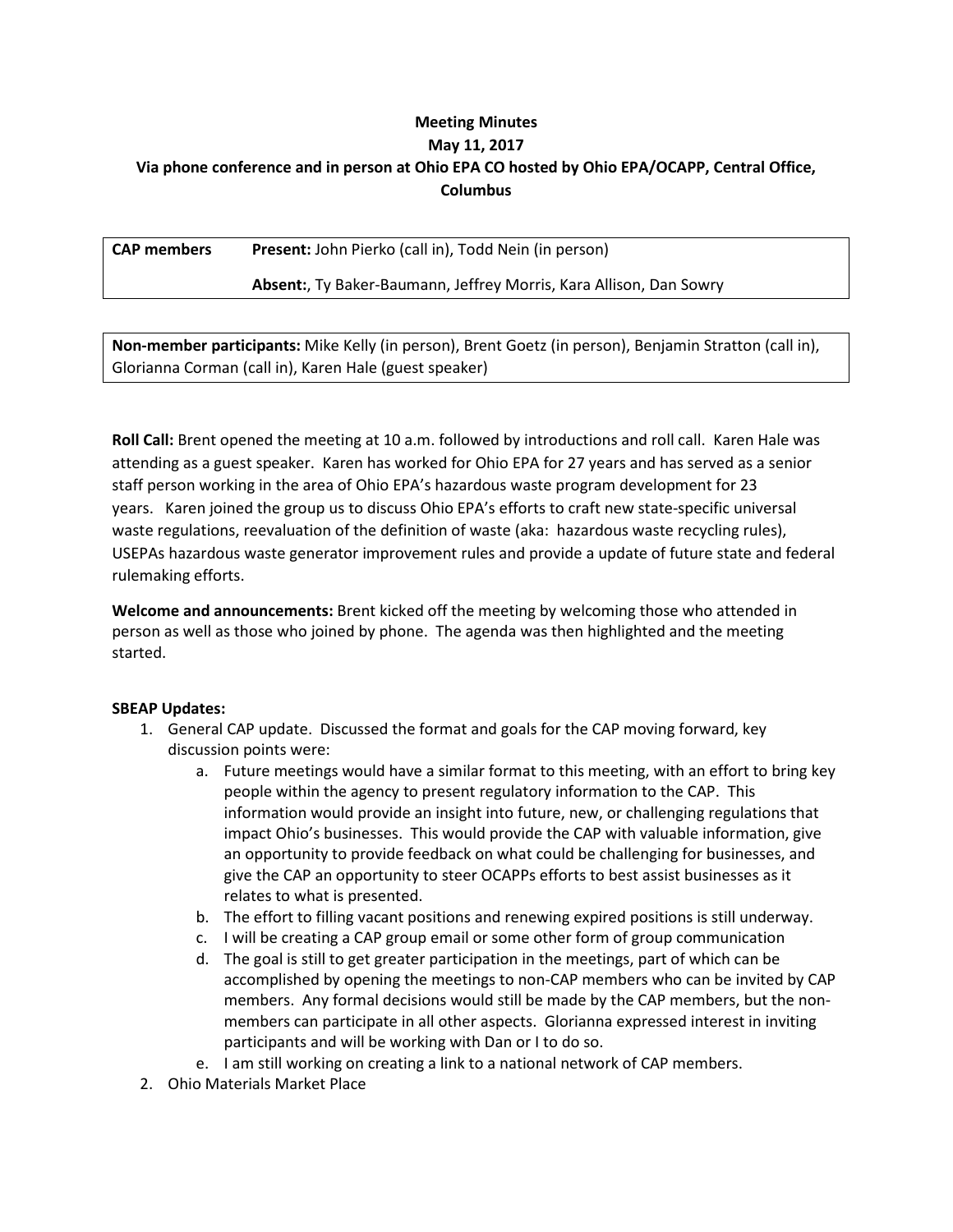- a. Informed the group that the Ohio Materials Market Place, an online materials exchange for Ohio businesses has been formally launched. Se[e Ohio Materials Market](https://ohio.materialsmarketplace.org/) Place for more information.
- b. Provided an overview of USEPA's Regulatory Reform Agenda (Executive Order 13777) and how OCAPP worked with the national group of SBEAPs to provide comment. Additionally, provided information as to how other interested parties could provide comment by the May 15<sup>th</sup> deadline.
- c. Informed the group that myself and Todd Nein would be representing Ohio during the National SBEAP Annual Training from May 16<sup>th</sup> through May 18<sup>th</sup> in Denver Colorado. We hope to discuss connecting CAP members Nationally and CAPs in general.
- d. Discussed OCAPPs efforts to provide online training resources to businesses. Specifically, the goal is to create online training modules that would satisfy certain rule requirements. The first attempt will be with the hazardous waste training requirements for generators, with a long term goal of creating more of these tools for business.

# **SBO update:**

- 1. Todd provided an overview of [Ohio Air Quality Development Authority](http://ohioairquality.ohio.gov/About-OAQDA) for those who were new to the group and were not aware of the program. This overview included an overview of funding opportunities for Ohio businesses.
- 2. Todd provided an update on 4 projects that were recently funded through OAQDA

### **Ohio EPA Hazardous Waste Program Development Updates (Karen Hale):**

- 1. Universal Waste Regulation Updates
	- a. Ohio is hoping to add three new waste streams to the list of universal wastes. These waste streams are waste antifreeze, paint and paint related wastes, and aerosol cans.
	- b. There will be opportunity for public comment I will get more information on how to get involved, such as a listserve and/or links to updates and will pass it on to the group in the near future.
- 2. Reevaluation of the definition of waste
	- a. On December 10, 2014 the USEPA signed final rules that revise the federal rules pertaining to the recycling of hazardous wastes. The rules have not been adopted by Ohio currently, however Ohio EPA is looking to adopt the rules in the near future. These rules will hopefully improve the regulations for recycling/reclamation of hazardous waste.
- 3. USEPA's Generator Improvement Rules
	- a. This will be the biggest change in the hazardous waste regulations since they were established. The hope is to make the rules easier to follow and better organized.
	- b. There will be some positive changes to the rules that will make compliance easier for businesses, however there will also be several things that must be picked up with the rules that might make compliance a bit more difficult (additional paperwork, signage requirements, notifications, etc.)
	- c. Some portions of the rule are optional for states to pick up when they pick the rule up, other portions are not.